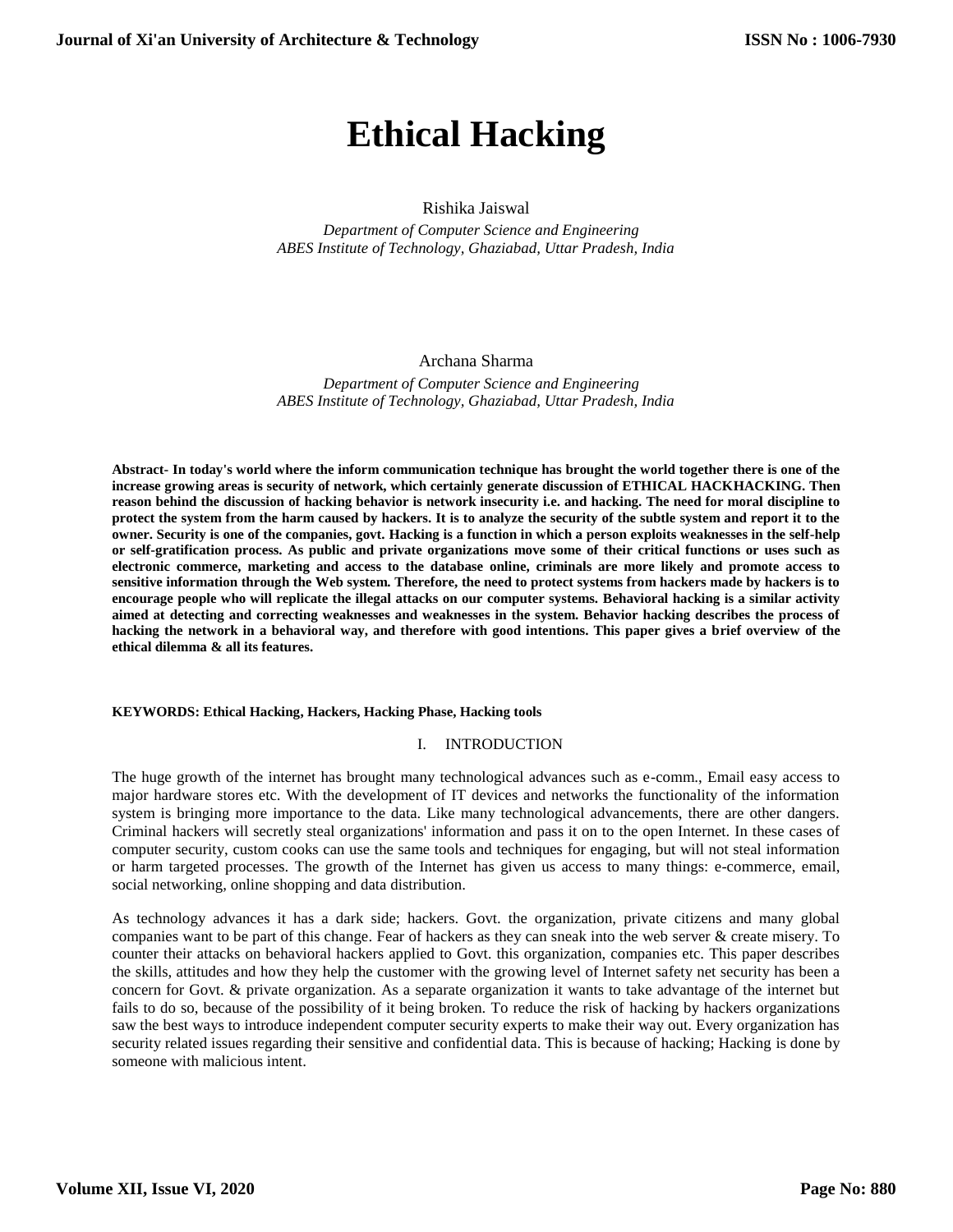# II. LITERATURE SURVEY

### *2.1 Regina D. Hartley, Illegal Behavior: Teaching Students to Lead, East Carolina University Ethical Hacking*

Concludes with an overview of the best teaching methods of dressing behavior highlighting the entryway and the introduction of soft skills needed to fulfill the complex technical skills of future security professionals.

*2.2 Gurpreet K. Juneja, "Hanking behavior: A strategy for improving information security" International journal of computer use (3297: 2007)*

Summarizes that the security situation on the internet is worse and worse. Another reaction to this state of affairs is called Ethical Hacking which attempts to increase security vulnerabilities by identifying and managing known security risks in programs managed by other groups. Therefore, the need to protect systems from the hijacking of hackers has been made to encourage people who will replicate the illegal attacks on our computer systems. Therefore, Behavioral hacking is about exploring and exploring the nature of information technology with weak and weak links.

*2.3 K.Bala Chowdappa et al, / (IJCSIT) International Journal of Computer Science and Information Technologies*

Offers at least a glimpse into the overview of illegal hacking and how the availability of ethics affects security. Also, Ethical Hacker and Malicious Hashboards are unique to each other and play their important roles in security.

*2.4 Dr. M. Nazreen Banu S. Munawara Banu, "A Critical Study of the Theft of Critical Data", International Journal of Computer Science and Information Technologies*

Summarizes the high ethical standards behind the click of ethics and whether problems exist with this new profession. In this paper we have discussed in detail the history and types of hackers, different techniques used to cheat users.

*2.5 Parag Pravin Shimpi , Prof Mrs Sangeeta Nagpure , " Penetration Testing: An Ethical Way of Hacking " ,Global Journal For Research Analysis, Volume-4, Issue-4, April-2015 , ISSN No 2277 – 8160*

Summarizes the findings of endogenous diagnostic testing, good system management, and computer security awareness that are all integral parts of the organization's security efforts. One failure in one of these areas can severely expose the organization to cybervandalism, shame, loss of income or intellectual share, or worse.

*2.6 Kumar Utkarsh "STORAGE AND ETHICAL STUDY*

summarizes "Manage your password as you handle your toothbrush. Knowing the various types of hacking techniques that you can get into by hacking and erasing our valuable data & tricks & suggestions to prevent our system from being hijacked.

*2.7 Sonal Beniwal, 2 Sneha, "Ethical Hacking: A Security Technique", International Journal of Advanced Research in Computer Science and Software Engineering, Volume 5, Credit 4, 2015 ISSN: 2277*

Ethical Hacking gives a complete idea about what hacking is right, the difference between hackers, crackers and types of hacker behavior and types of hackers and checkpoints. Discusses hacking phases, footprint and scanning methods, detecting dangers on a website using scanning, maintaining access and gaining access.

# *2.8 Behera, Dash "Ethical Hacking: A Security Screening Tool for Identifying Gaps and Borders in the Network and Ensuring Protection*

Has revealed the Ethical Identification to crack down on its attempts to increase security and to address known security risks in multilingual frameworks? They show what locks are, what they can do, systematic behaviors and in addition a few devices that can be used in a decent behavior system. They have presented the data of the phases in a diagram and in phase 2 filters for the two experimental and invasive stages, the listening is also shown in section 4 for the mix of progress and minimum. Last but not least include the cleanup control sections. It is all very important to make sure we use the right tool for the hacking process. By using these tools your time and effort can be saved.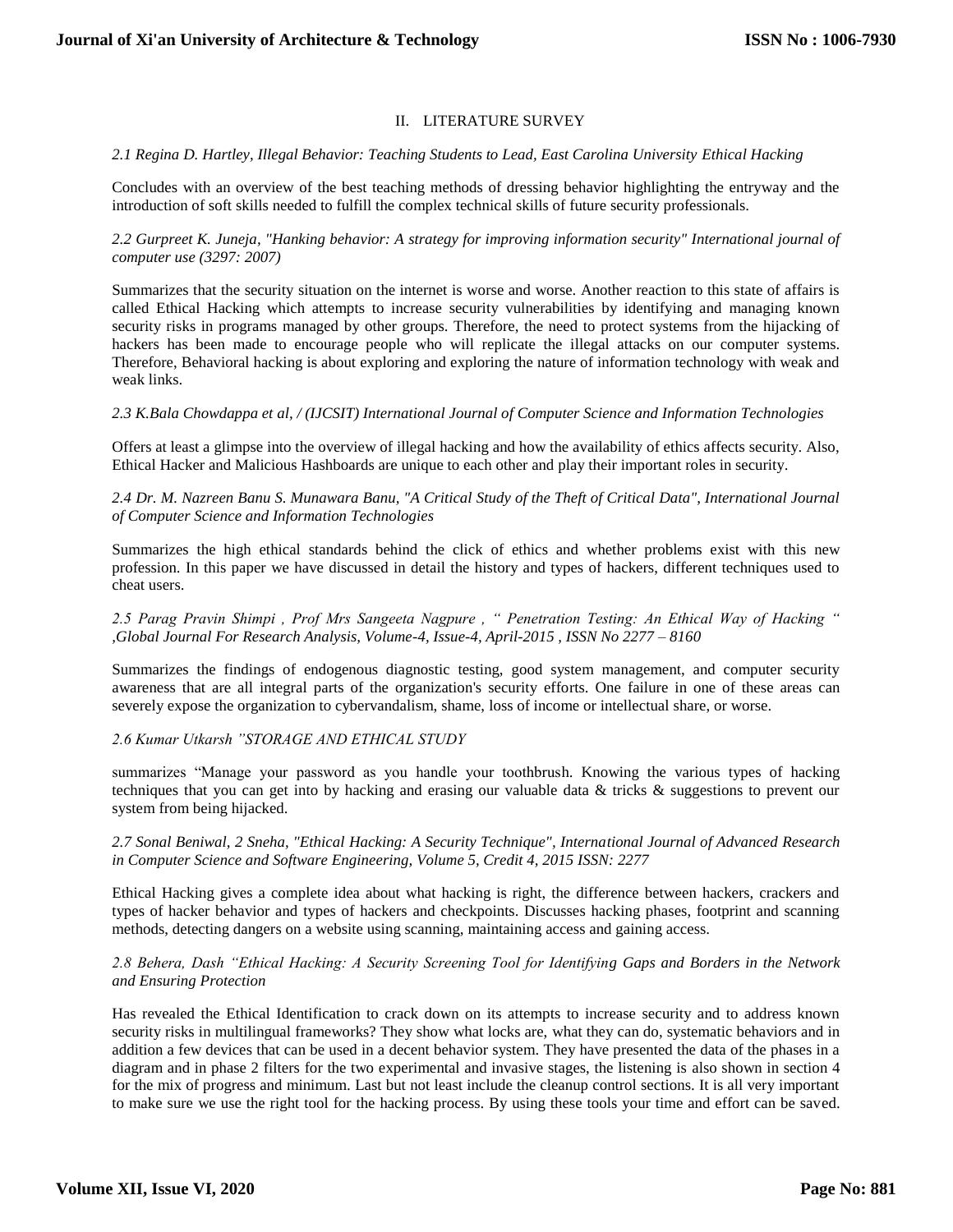Everyone has their own unique equipment. In looking for snapshots, war dials, are displayed by fire scanner tools. A secret password hacking tool is used to split the PC's name. Web-system Web cracker and brutus are a tool to crack the watchword. On Network Networking 65536 is installed. When program editors attack, they need to sort out which one the port is open. In this hole testing tool is used. Nmap, the Zen map is a port filtering tool. Finally there is no feasibility study to determine which site is unsafe. They demonstrate framework security into three layers of framework, detail, system security. Finally, they provide important data to obtain information and framework.

## *2.9 Smith, Yurick, Doss "Good Conduct in Travel" IEEE Conference Press, DoI: 10.1147 / sj.403.0769, p. 769-780*

Explains Ethical Hacking is a restrictive measure that contains a series of legal tools that identify and exploit a company's security weaknesses.

### *2.10 Shenam Chugh, Dr. Kamal Dhanda, "Denial of Service Attacks", International Journal of Extreme Research in Computer Science and Software Engineering. Volume 5, Reference 8, August 2015*

Puts the Ethical Hackers, their strengths, their insights into what are the opportunities and difficulties in the field of ethical hacking. They show the difference between program editors and salt. Hackers are known as criminals of the criminal system and crackers are known as ethical programs. Criminal Planners are used to capture information, data and crackers to clear the dark side of the program's informants i.e. keep the information from unauthorized access. Nmap is the best tool ever used as part of an era of behavioral testing meant to explore a communication port, Nmap originally created a line-up built for a Unix / Linux operating system but now its various windows are also available to use .The best device ever, Metasploit contains a risky database of accessible adventure and anything but hard to use and is an excellent tool for seaward penetration, the Metasploit program is a bit of a stretch and it works to execute code against the machine and finish a long way.

# *2.11 Ateeq Ahmad, "The nature of security threats and its prevention", International journal of Computer Technology & Application, Vol 3, Issue 2, p. 750-752*

Outlined how to anticipate prohibited security attacks and accidents. Before talking about security risks and avoidance you mark what data security and basic information about security-related choices in planning for IT infrastructure. The finding helps us to determine if anyone has attempted to downplay our framework. Currently the basic concept of paper is characterized by different security attacks. These attacks are infection, spyware, phishing, virus websites, unprotected remote access, social engineering. Social engineering entices PC clients to reveal PC security or private data, e.g. passwords, email addresses, and so on, abusing a man's tendency to constantly trust and / or abuse a person's enthusiastic response. Customers can be changed, often by e-mail, to visit sites containing disease or Trojans. These areas are known as virus sites. These risks are quickly identified and the strategies for managing these risks are further clarified. Avoidance, Acquisition and Response to Security Framework Strategies. She highlighted how it is important for customers to avoid attacks and threats, email and contact advice on security attacks

#### *2.12 David Melnichuk, The Hacker's Manual for the Hacker Machine*

Laid out an easy way to understand legitimate fraud. Every single element of moral corruption is made clear through pictures. He revealed secret key classifications, system cracks, remote cracks, broken windows, web diagnostic techniques. In the Internet Crime Complaints Center provides the general public with a reliable and helpful reporting tool to send information to the Federal Bureau of Investigation relating to allegations associated with Internet criminal prosecution and to create a strong conflict with the need for law enforcement and industry compliance. Data is analyzed and disseminated for research purposes and information for law enforcement and openness of mind.

#### *2.13 Bansal, A., & Arora, M. (2012). Ethics and Social Security. Radix International Journal of Research in Social Science, 1 (11), 1-16*

It applies in the summer that the operation of dangerous or illegal hackers on the one hand trying to gain entry into the security and on the other hand is white hackers or moral hackers, who try to maintain security.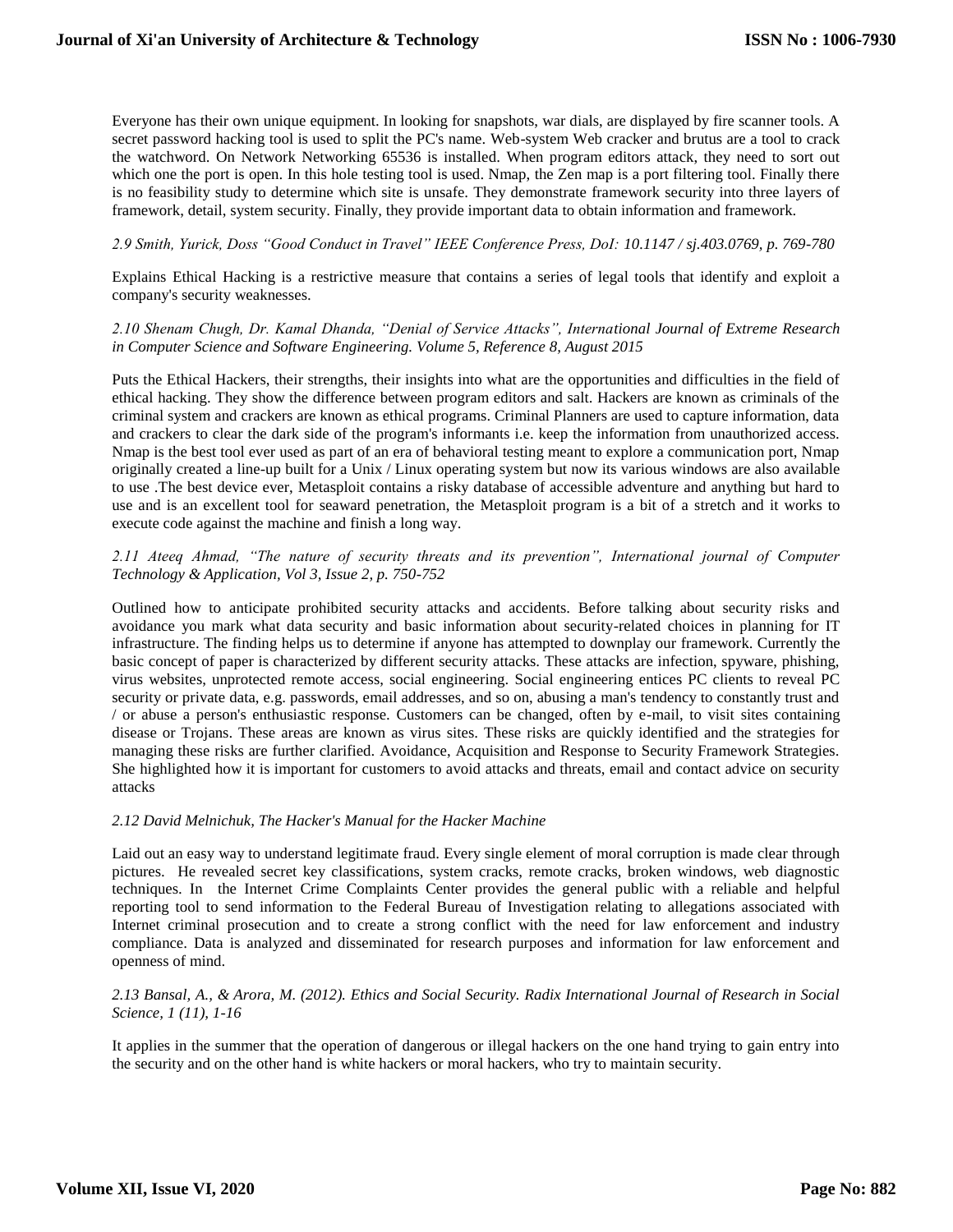*2.14 H.M David, "Types of Ethical Hacking: Black, White and Gray," in GSEC Functional Assignment, 1.4b, Option 1, February 23, 2004 . 1 No. 10, p. 14-20, 2010*

It suggests that direct entry seems to be the new word now even though the techniques and ideas for security testing against attacking the installation are not new. However, with less security happening online, illegal logging can be the most effective way to connect security holes and prevent access.

*2.15 Apurva Zunzunwala, Ajinkya A. Faronso and Amurta G. Kashikar, "Ethical Hacking", International journal of Computer Application (0975-8887), Vol. 1 No. 10, p. 14-20, 2010*

Concludes that it should be pointed out that a well-behaved shooter is a teacher who wishes to enlighten not only the client, but the security industry as a whole. In an effort to achieve this, let us adopt Ethical Hacker to our level as a partner at this level.

## *2.16 Murugavel, "Research into the Deceptive Behavior in Network Security", International Journal of Engineering Science and Research Technology [836-839, [July, 2014] ISSN: 2277-9655*

Defines hacking and everyone using a network connection such as Internet, LAN, WAN, intranet must have an idea about network attacks, what web applications are getting, how one should know about using social networks. All small details should be kept hidden, protected, protected and protected from hackers. All of these steps must be followed by everyone who uses the Internet to prevent financial loss, security threats and loss of health in some cases.

## *2.17 P. A. Karger and R. R. Schell, Multimous Security Testing: A Vulnerability Analysis, ESD-TR-74-193, Vol. II, Head of the Electronic Systems Division, Hanscom Air Force Base, MA (June 1974)*

Regular monitoring, alert monitoring, effective program management, and computer security awareness are all integral components of an organization's security efforts. While well-behaved hackers can help clients better understand their security needs, it is up to customers to keep their guards available. As the legal system in India is less powerful in terms of cybercrime and in only a few cases real attackers are punished so legitimate fraud is a necessity of the modern era.

# III. HACKER TYPES

Hackers can be categorized widely on the basis of why hacking system or why they hack. There are three types of hackers on this basis:

#### *3.1 Black-Hat Hacker-*

These people with unusual computer skills, turning to malicious or destructive activities. That black hat hackers use their knowledge and ability for their own benefit perhaps by hurting others.

#### *3.2 White-Hat Hacker-*

Those people who claim to have hacker skills and use them for defense purposes. This means that white hat hackers use their knowledge and skill for the benefit of others and for the common good.

#### *3.3 Gray-Hat Hackers-*

These people who attack and defend themselves at various times. We cannot predict their behavior. Sometimes they use their skills to take advantage of the common good and sometimes they use it to their own advantage.

# IV. PHASES

Direct hacking behavior is almost the same as hacking as it is or reduce the same objectives. However, some differences exist. The moral fool doesn't have to take that much care in hiding his tricks and tracks. He can choose a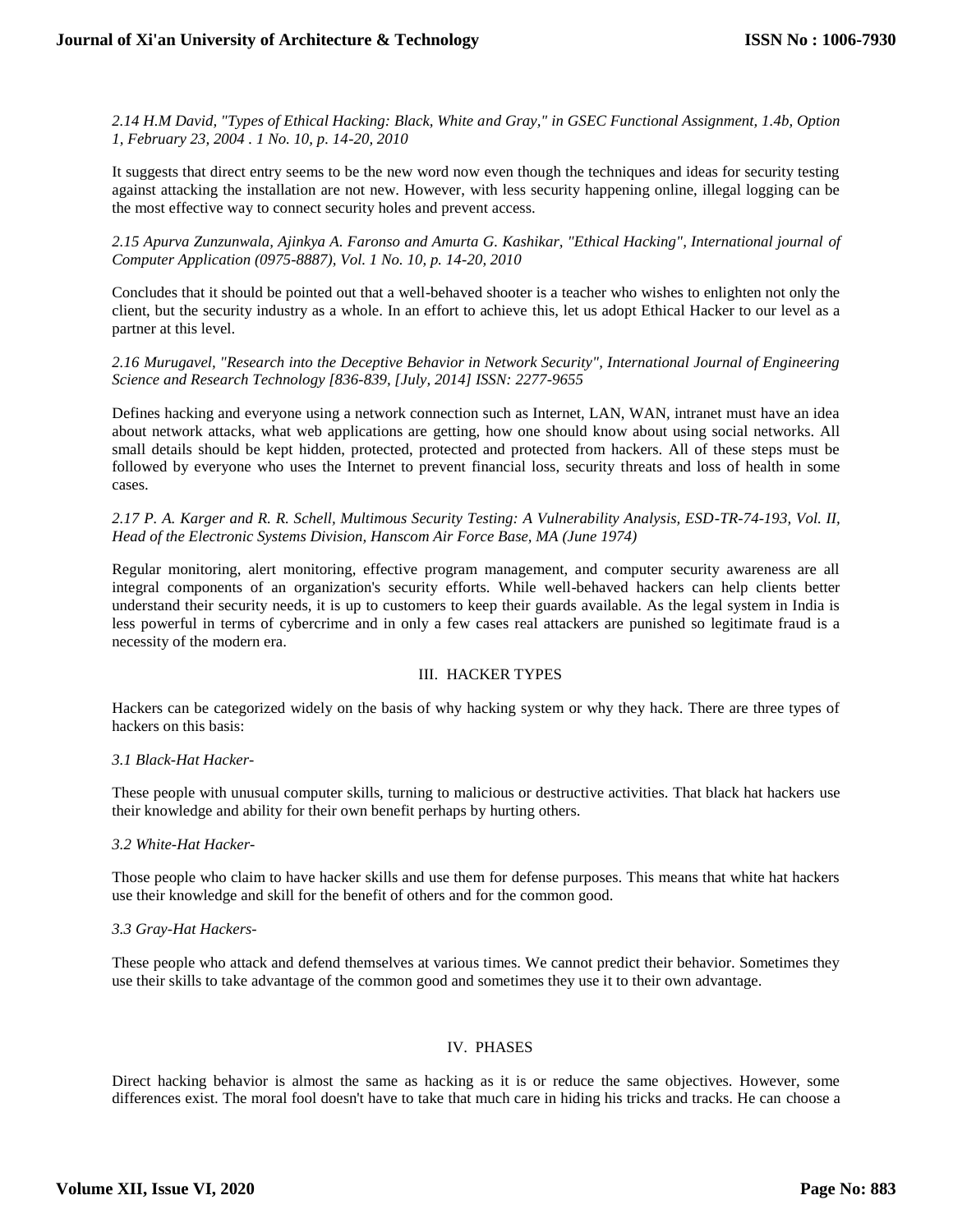more aggressive approach and does not need to worry about limiting a limited scan (avoiding detection) or avoiding accessibility systems - at least most of the time unless it is specifically desired by the customer. In particular, the unlawful person has no time to be careful about blurring his traces and tracks without the customer paying. However, many similarities can be found in the hacking method. An overview of the behavioral approach can be seen in the figure below. The same setup can be used by the hacker in his attacks. The specific hacking behavior described is based on eight possible stages where cross-sectional interactions are possible, and even as hacking is customary; a return to the first stage is entirely possible (and necessary).

#### *4.1 Reconnaissance*

It costs to gather as much information as possible about the target beforehand committing the Preliminary Attack involves collecting data and communicating directly as social engineers and later without direct communication by seeking press releases or public records.

#### *4.2 Scanning*

It monitors the scan of all openings and closed ports even with known risks to the target machine.

## *4.3 Gaining Access*

It can be found at OS level, system level or even network. From finding a regular hacker can go on even with increased luck. They usually include password cracks, full hacking, Dos attacks etc.

#### *4.4 Maintaining Access*

This is where a hacker strives to regain control of his over target with backdoor, root kits or Trojans. Combined machines can also act as Bots and Zombies in additional attacks.

## *4.4 Covering Tracks*

Also known as Daisy Chaining. To avoid being exposed or caught, a good hacker will not leave any impression of his presence. So, you're trying to overwrite the program and usage logs.

# V. TOOLS USED

It is very important to make sure that we are using the right tool for the systematic hacking process. If we do not have the right tool to accurately execute tasks effectively, it is difficult. For tools, the hacking process is slow and time-consuming. We now explain different tools used for hacking.

#### *5.1 Foot printing*

This is the act of collecting information about a computer program and its companies. There are different tools used to print footprints like DRM and DNS. Whois information is maintained by the district's online registration centers and contains personal details of the domain owner. In the DNS record they provide information about the location and type of server.

#### *5.2 Scanning Port*

For a port scanning server to access its open ports and listening services in the port, where a hacker is unaware of all the services running on your server, he or she can monitor the risks. Nmap, Znmap are port scanning tools.

#### *5.3 Trojan*

The Trojans failed to steal information from another system and control it. Tinny telnet server Trojan is used for port 23 and the executer is used for port number 80.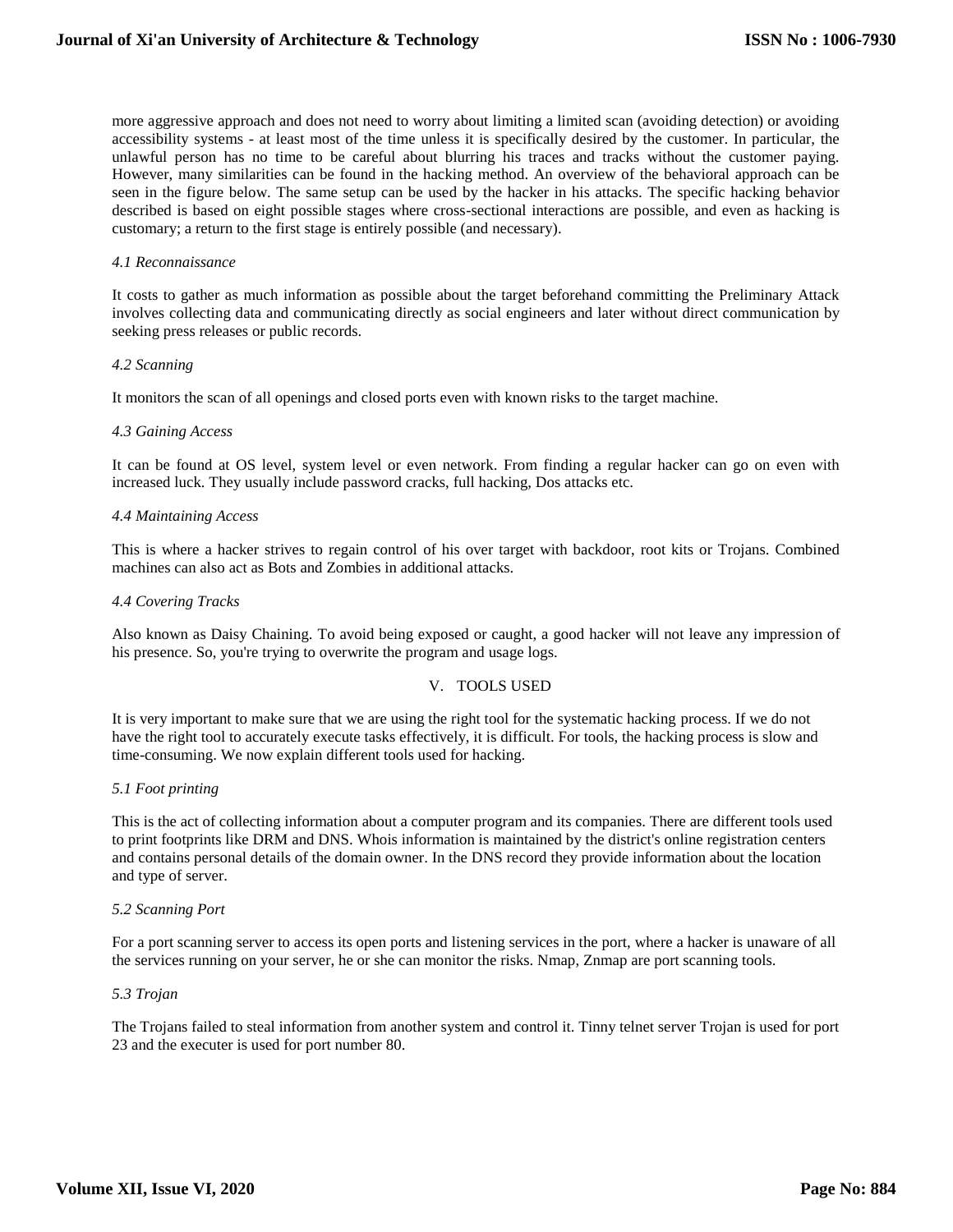### *5.4 Password Break*

It is the process of recovering a password from data transmitted or stored on a computer system. Cain and Abel and Brutus are the tools used for it.

#### VI. CONCLUSION

In this paper we have outlined the concepts of framework safety, housebreaking, programming, ethical hacking and musical instruments. Ethical hacking is by all accounts a popular alternative in spite of the fact that the processes and ideas of attacking for security checks are not new in any way. However, with the poor security available on the web, direct access can be the best way to find security gaps and wallall crashes. All things considered, legitimate fraud will play a definite part in the security checks and find its place among other security measures. All in all, it must be said that the program manager is a teacher who looks enlightening to the customer, and the security business to all. This also assumes that hacking is an integral part of the computer world. It controls both sides of being good and bad.

#### REFERENCES

[1] Ateeq Ahmad, "The nature of security threats and its prevention", International journal of Computer Technology & Application, Vol 3, Issue 2, p. 750-752.

[2] David Melnichuk, The Hacker's Manual for the Hacker Machine.

[3] Smith, Yurick, Doss "Good Conduct in Travel" IEEE Conference Press, DoI: 10.1147 / sj.403.0769, p. 769-780.

[4] Behera, Dash "Ethical Hacking: A Security Screening Tool for Identifying Gaps and Borders in the Network and Ensuring Protection.

[5] Regina D. Hartley, Illegal Behavior: Teaching Students to Lead, East Carolina University.

[6] Gurpreet K. Juneja, "Hanking behavior: A strategy for improving information security" International journal of computer use (3297: 2007).

[7] K.Bala Chowdappa et al, / (IJCSIT) International Journal of Computer Science and Information Technologies.

[8] Dr. M. Nazreen Banu S. Munawara Banu, "A Critical Study of the Theft of Critical Data", International Journal of Computer Science and Information Technologies.

[9] Parag Pravin Shimpi , Prof Mrs Sangeeta Nagpure , " Penetration Testing: An Ethical Way of Hacking " ,Global Journal For Research Analysis, Volume-4, Issue-4, April-2015 , ISSN No 2277 – 8160.

[10] Kumar Utkarsh "STORAGE AND ETHICAL STUDY.

[11] Shenam Chugh, Dr. Kamal Dhanda, "Denial of Service Attacks", International Journal of Extreme Research in Computer Science and Software Engineering. Volume 5, Reference 8, August 2015.

[12] Sonal Beniwal, 2 Sneha, "Ethical Hacking: A Security Technique", International Journal of Advanced Research in Computer Science and Software Engineering, Volume 5, Credit 4, 2015 ISSN: 2277.

[13] Bansal, A., & Arora, M. (2012). Ethics and Social Security. Radix International Journal of Research in Social Science, 1 (11), 1-16.

[14] H.M David, "Types of Ethical Hacking: Black, White and Gray," in GSEC Functional Assignment, 1.4b, Option 1, February 23, 2004 . 1 No. 10, p. 14-20, 2010.